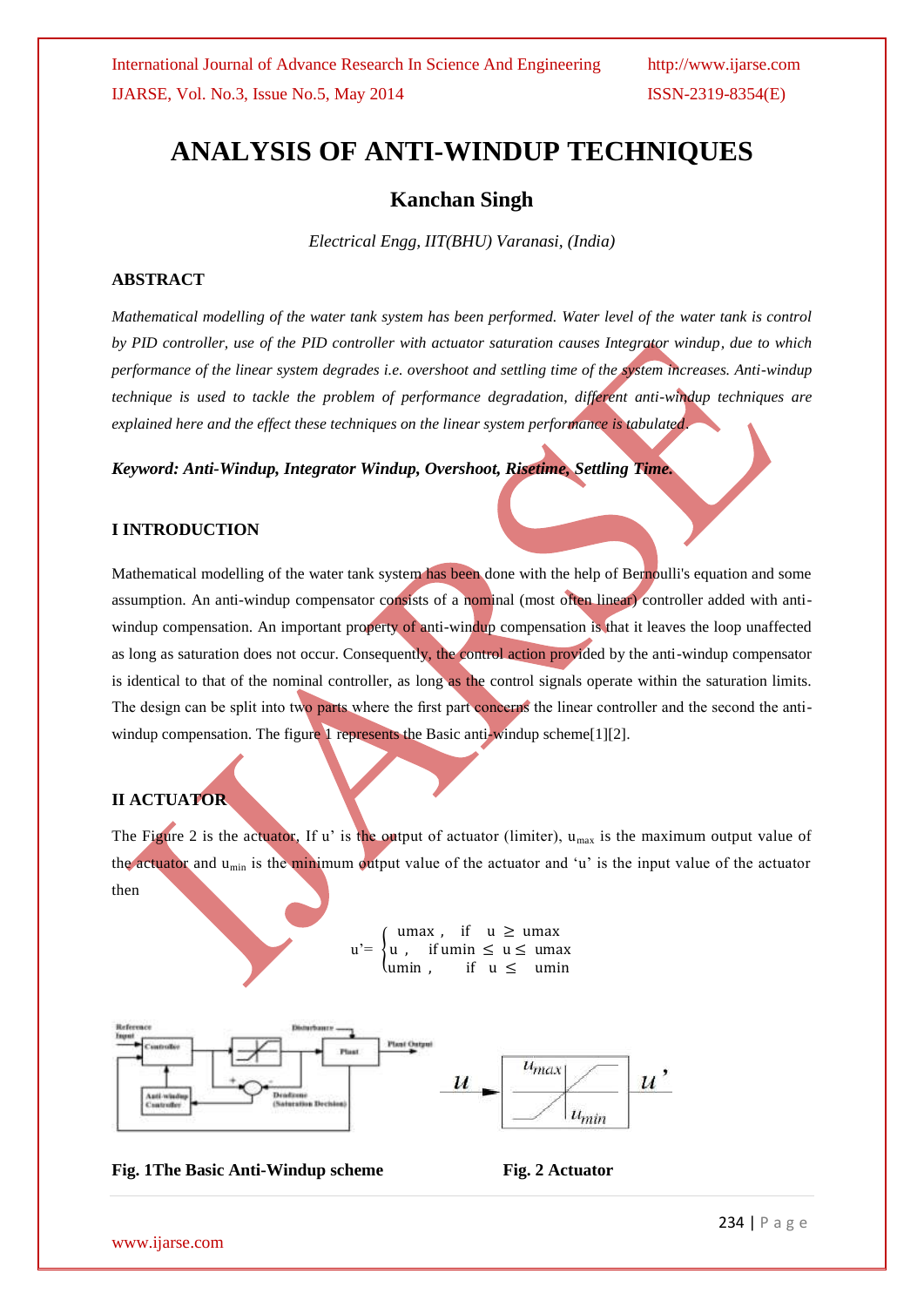### **III FLUID FLOW MODELING**

A fluid flow system is shown in figure 3. The reservoir (or tank) contains water that vacates through an output port. To obtain mathematical model for the fluid flow tank system, we make some key assumptions. We assume that the water in the tank is incompressible and that the flow is irrotational, inviscid, and steady. To obtain the mathematical model of the water tank system we apply some basic principle i.e. conservation of mass. The mass of water in the tank at any given time is [3]

**Table:1**

| $\pmb{\rho}$         | $\mathsf g$         | $\mathsf{A}_1$     | A2                   | $\mathsf{H}^*$   | $\mathsf{Q}^*$ |
|----------------------|---------------------|--------------------|----------------------|------------------|----------------|
| (kg/m <sup>3</sup> ) | (m/s <sup>2</sup> ) | (m <sup>2</sup> )  | (m2)                 | (m)              | (kg/s)         |
| 1000                 | 9.8                 | $\pi/4$            | $\pi/400$            | $\mathbf{1}$     | 34.77          |
|                      |                     |                    |                      |                  |                |
|                      |                     | $m = \rho A_1 H$ , |                      |                  | (1)            |
|                      |                     | Input<br>$10 - 70$ |                      |                  |                |
|                      |                     |                    |                      |                  |                |
|                      |                     |                    | $H + \Delta H$<br>A. |                  |                |
|                      |                     |                    |                      | $0 + \Delta Q_1$ |                |

## **Fig.3 Fluid Flow System**

Where  $\overline{A_1}$  is the area of the tank, m is mass of the water in the tank,  $\rho$  is the water density, and H is the height of the water in the reservoir (tank). The constants for the reservoir (tank) system are given in Table 1[3].

Taking the time derivative of Equation (1) we get

$$
m' = \rho A_1 H' \tag{2}
$$

The change in mass of water in the reservoir is equal to the mass that enters the tank minus the mass that leaves the tank,

$$
m' = \rho A_1 H' = Q_1 - \rho A_2 v_2 (3)
$$

Where  $Q_1$  is the steady- state input mass flow rate,  $v_2$  is the exit velocity, and  $A_2$  is the output port area. The exit velocity,  $v_2$  is a function of the water height. From Bernoulli's equation [4] we have

$$
\frac{1}{2}\rho v_1^2 + P_1 + \rho g H = \frac{1}{2}\rho v_2^2 + P_2 (4)
$$

www.ijarse.com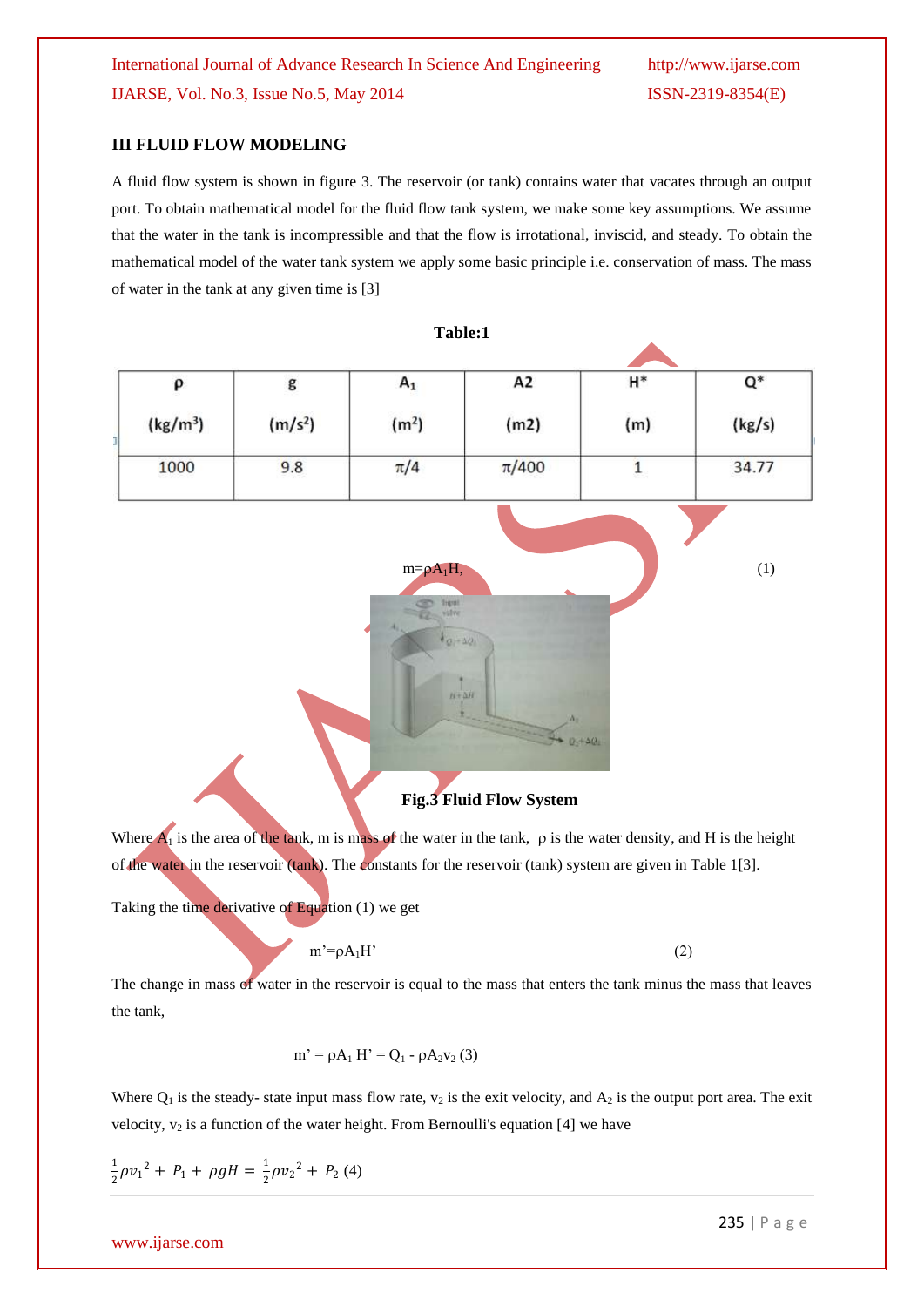Where  $v_1$  is the velocity of water at the input port of the water tank, and  $P_1$  and  $P_2$  are the atmospheric pressures at the input and output, respectively. But  $P_1$  and  $P_2$  are equal atmospheric pressure and  $A_2$  is sufficiently small  $(A<sub>2</sub>= A<sub>1</sub>/100)$  so the water flow out slowly and the velocity  $v<sub>1</sub>$  is negligible. Thus Bernoulli's equation reduces to

$$
v_2 = \sqrt{2gH} \quad (5)
$$

In equation  $(2)$  substituting equation  $(5)$  and solving for height H we get

$$
H = -\left[\frac{A_2}{A_1}\sqrt{2g}\right]\sqrt{H} + \frac{1}{\rho A_1}Q_1(6)
$$

Using Equations (5), we get the mass flow rate at the output port

$$
Q_2 = \rho A_2 v_2 = \left(\rho \sqrt{2gA_2}\right) \sqrt{H(7)}
$$

Assuming that

$$
k_1
$$
: =  $-\frac{A_2\sqrt{2g}}{A_1}$ ,  $k_2$ : =  $-\frac{1}{\rho A_1}$ ,  $k_3$ : =  $\rho \sqrt{2gA_2}$ .

Then, we get

$$
H = k_1 \sqrt{H} + k_2 Q_1
$$

 $Q_2 = k_3 \sqrt{H(8)}$ The model in Equation (8) can be represented in the functional form as below.

 $Q_2 = h(H, Q_1), (9)$ 

 $H= f(H, Q_1),$ 

Where

# $f(H, Q_1) = k_1 \sqrt{H} + k_2 Q_1$  and  $h(H, Q_1) = k_3 \sqrt{H}$

Using Taylor series expansions A set of linearized equations describing the height of the water in the reservoir is obtained about an equilibrium flow condition. When the tank system is in equilibrium, we have H"=0. We can define Q\* and H\* as the equilibrium input mass flow rate and water level, respectively. The relationship between  $Q^*$  and  $H^*$  is given by

$$
Q^* = \frac{k_1}{k_2} \sqrt{H^*} = \rho \sqrt{2gA_2} \sqrt{H^*} \quad (10)
$$

This condition occurs when just enough water enters the tank in  $A_1$  to make up for the amount leaving  $A_2$ . We can the water level and input mass flow rate as

$$
H = H^* + \Delta H,
$$
  
\n
$$
Q_i = Q^* + \Delta Q_i,
$$
\n(11)

Where  $\Delta H$  and  $\Delta Q_1$  are small deviations from the equilibrium (steady-state) values. The Taylor series expansion about the equilibrium conditions is given by

$$
H = f(H, Q_1) = f(H^*, Q^*) + \frac{\partial f}{\partial H}\bigg|_{\substack{H=H^*\\Q_1=Q^*}} (H - H^*) + \frac{\partial f}{\partial f}\bigg|_{\substack{H=H^*\\Q_1=Q^*}} (Q_1 - Q^*) + \dots \dots (12)
$$

#### www.ijarse.com

236 | P a g e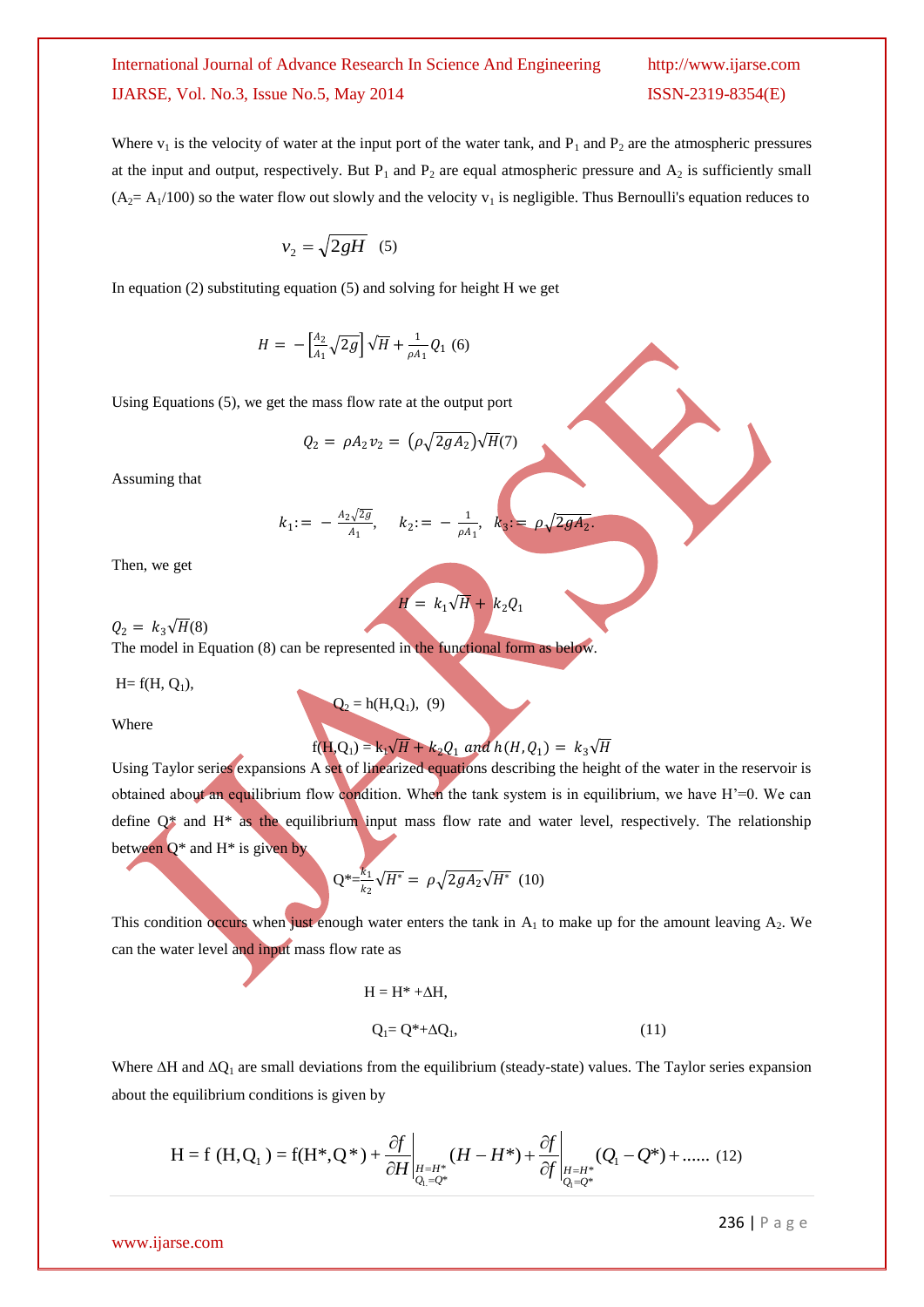Where

$$
\frac{\partial f}{\partial H}\Big|_{\substack{H=H^*\\Q_i=Q^*}} = \frac{\partial (k_1\sqrt{H} + k_2Q_1)}{\partial H}\Big|_{\substack{H=H^*\\Q_i=Q^*}} = \frac{k_1}{2\sqrt{H^*}}
$$
\n
$$
\text{and } \frac{\partial f}{\partial Q_1}\Big|_{\substack{H=H^*\\Q_i=Q^*}} = \frac{\partial (k_1\sqrt{H} + k_2Q_1)}{\partial Q_1}\Big|_{\substack{H=H^*\\Q_i=Q^*}} = k_2
$$

Using equation (10) we get

$$
\sqrt{H^*} = \frac{Q^*}{\rho \sqrt{2g} A_2}
$$

So that

$$
\left.\frac{\partial f}{\partial H}\right|_{\substack{H=H^*\\Q_1=Q^*}} = -\frac{A_2^2 g \rho}{A_1 Q^*}
$$

If follows from Equation (2.10) that

#### $H'=\Delta H'$ ,

 $A<sub>2</sub>$ 2  $A_1$  $g\rho$ ∗

Since  $H^*$  is constant. Also, the term  $f(H^*, Q^*)$  is identically zero, by definition of the equilibrium condition. In the Taylor series expansion neglecting the higher order terms we get

$$
\Delta H = -\frac{A_2^2}{A_1} \frac{g \rho}{Q^*} \Delta H + \frac{1}{\rho A_1} \Delta Q_1 \quad (13)
$$

Equation (13) is a linear equation describing the change in water level  $\Delta H$  form the steady state due to a change from the nominal input mass flow rate  $\Delta Q_1$ . By taking the Laplace transform (with zero initial conditions) of the equation (13) We can get the relationship between change in the water level in the tank, $\Delta H(s)$ , due to change in input mass flow rate into the tank  $\Delta Q_1(s)$ 

$$
\frac{\Delta H}{\Delta Q_1} = \frac{k_2}{s + \tau}
$$

Where

Putting the value of  $k_2$  and  $\tau$  in equation (14) with the help of table 1we get the transfer function of the water tank system, i.e.

$$
\frac{\Delta H}{\Delta Q_1} = \frac{1.273 \times 10^{-3}}{s + 0.02212}
$$
 (15)

### **IV FINDING OF FOPTD SYSTEM**

 $(14)$ 

There are various methods to find the FOPTD system , here we have used Two Point method to find FOPTD system. Two Point method is explained in [5], by using Two point method the FOPTD system for water tank system is obtained which is given below

.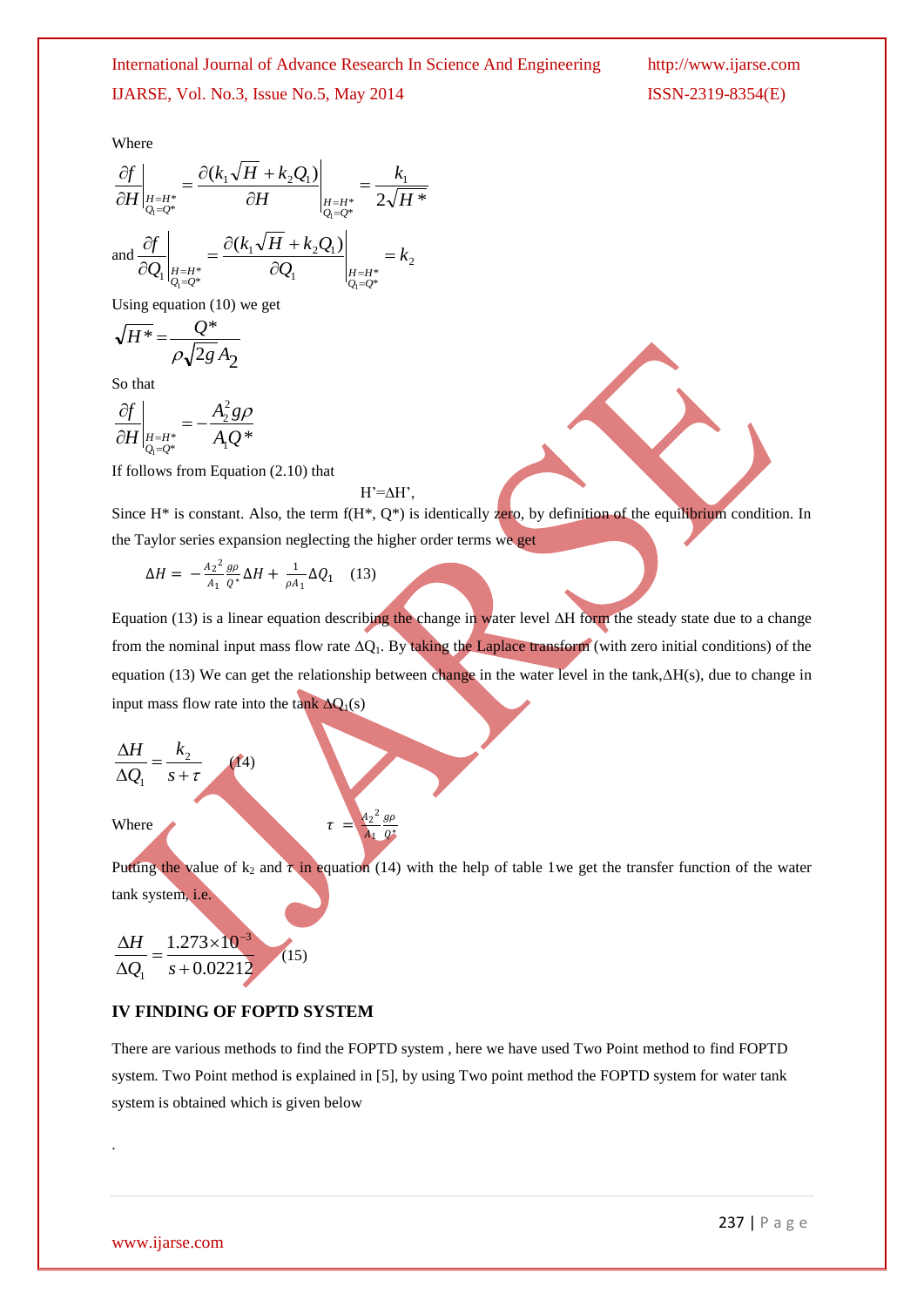*e Q*  $H = 0.0575$ <sub>2</sub>-0.32  $1 + 45.03$  $0.0575$ <sub>2</sub>  $\ddot{}$  $=$  $\Delta$  $\frac{\Delta H}{\Delta t} = \frac{0.0575}{1.00000} e^{-0.32s}$  (16)

# **V EFFECT OF ACTUATOR SATURATION IN LINEAR CONTROL SYSTEM**

Due to actuator saturation[6] settling time and overshoot of the linear control system increases. Simulink model response of the water tank system is represented in fig 4 and fig 5 respectively.



### **VI ANTI-WINDUP TECHNIQUES**

There are various anti-windup technique to tackle the problem of integrator windup. Some of the techniques are explained below.

### **6.1. Conditional Integration (CI)**

A classical effective methodology is the so called conditional integration. It consists of switching off the integration (in other words, the error to be integrated is set to zero) [7] when a certain condition is verified. For this reason this method is also known as integral clamping. The integral term make equal to zero if output of the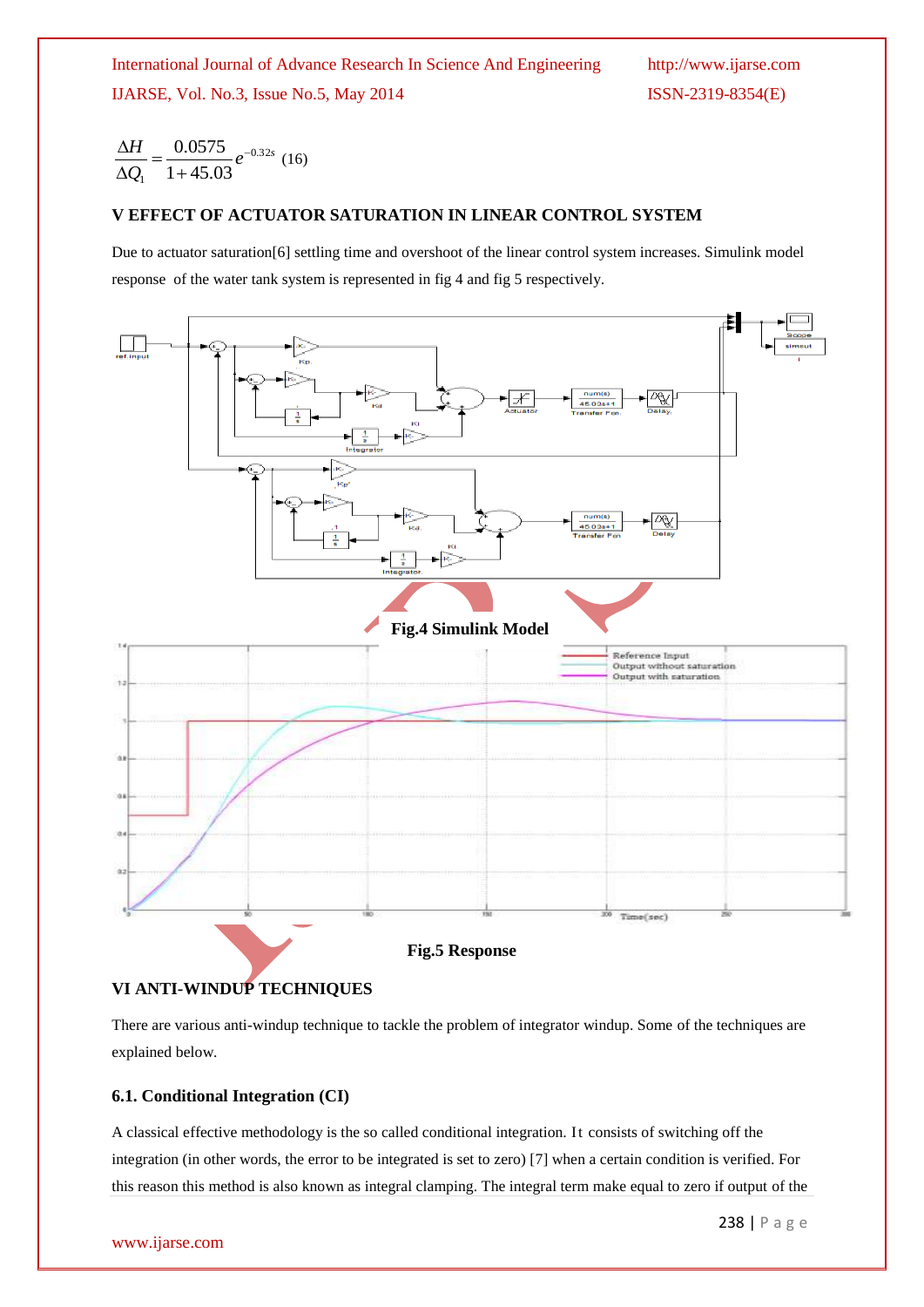controller is not equal to the input to the plant. Simulationand response of the water tank system with conditional Integration is represented in figure 6 and figure 7



#### **Fig.8 Response**

### **6.2. Back-Calculation (BC1)**

An alternative approach to conditional integration is developed which is known as the back-calculation (BC1) anti-windup scheme [8]. In this scheme recoumputing of the integral term phenomena is used when the controller output gets saturate. In particular, the integral value is reduced or increased depending on the controller output signal.

$$
e_i = \frac{Kp}{Ti} e + \frac{1}{Tt} (u - u')
$$

Where  $K_p$ - Proportional gain, Ti-Integral time constant, Tt- Tracking time constant, u and u' are the controller output and process input respectively,  $e_i$  is the integral term. The value of tracking time( $T_t$ ) constant determines the rate at which the integral term is reset. Tuning rules for the tracking time constant have been proposed. In (Astr ¨ om and Hagglund, 1995) it is suggested that

$$
T_t = \sqrt{(Ti^*Td)}
$$

Simulink model and response of the water tank system is shown in figure 8 and figure 9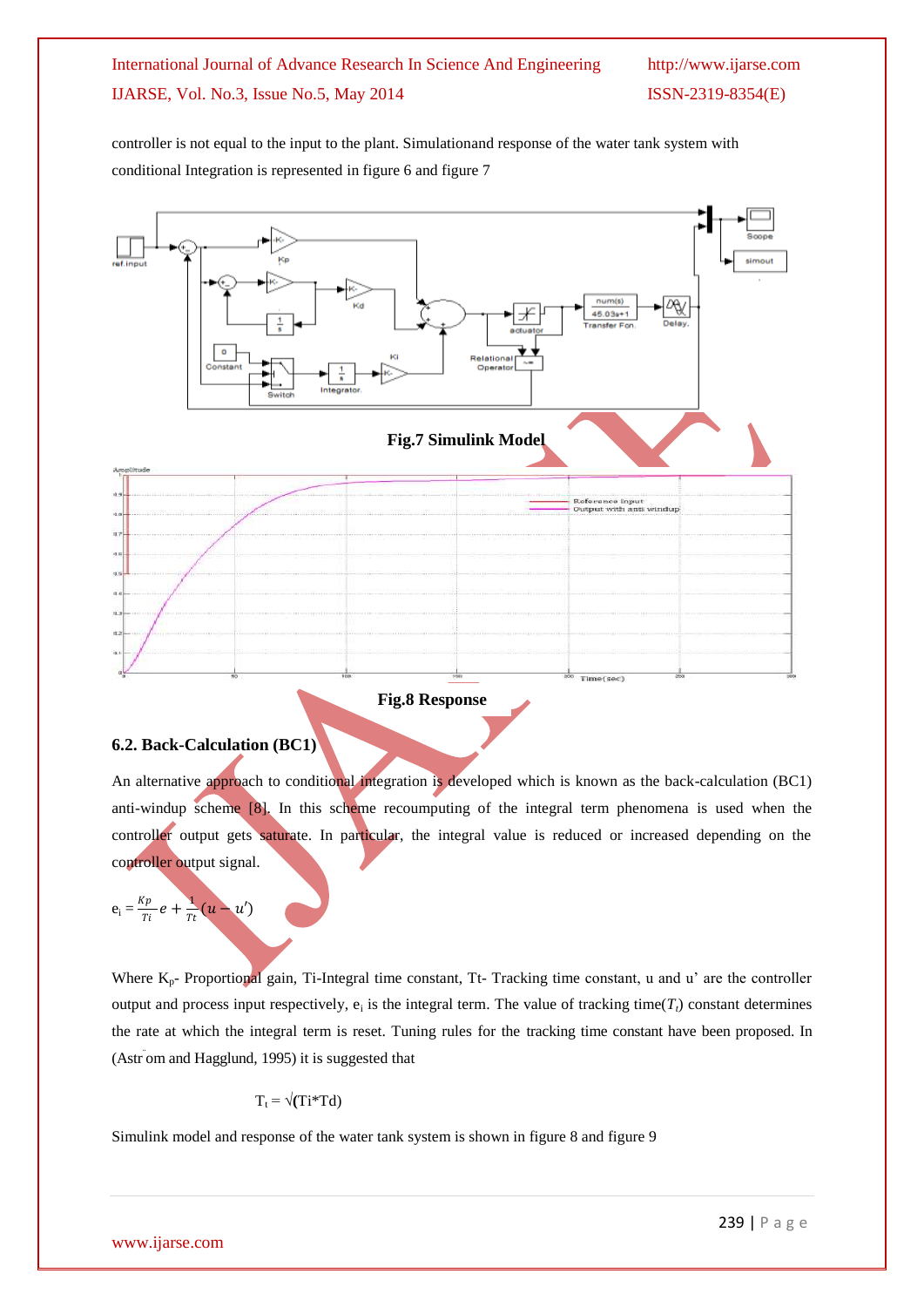

### **6.3 Back-Calculation (BC2)**

In Back-Calculation (BC1) the tracking time  $T_t$  depends on both the value of  $T_i$  and  $T_d$ , hence Back-Calculation (BC1) method is useful only for PID controller but if we are using PI controller then this method is not suitable because in PI controller Derivative time constant  $T_d$  is zero. To solve this problem a new anti-windup technique is developed in which tracking time constant  $T_t$  does not depends on the value of  $T_d$  it depends on only integral time constant.  $T_t = T_i$ 

Simulink model and response of the water tank system using Back-calculation (BC2) anti-windup scheme is shown in the fallowing figure 10 and 11



**Fig.10 Simulink Model**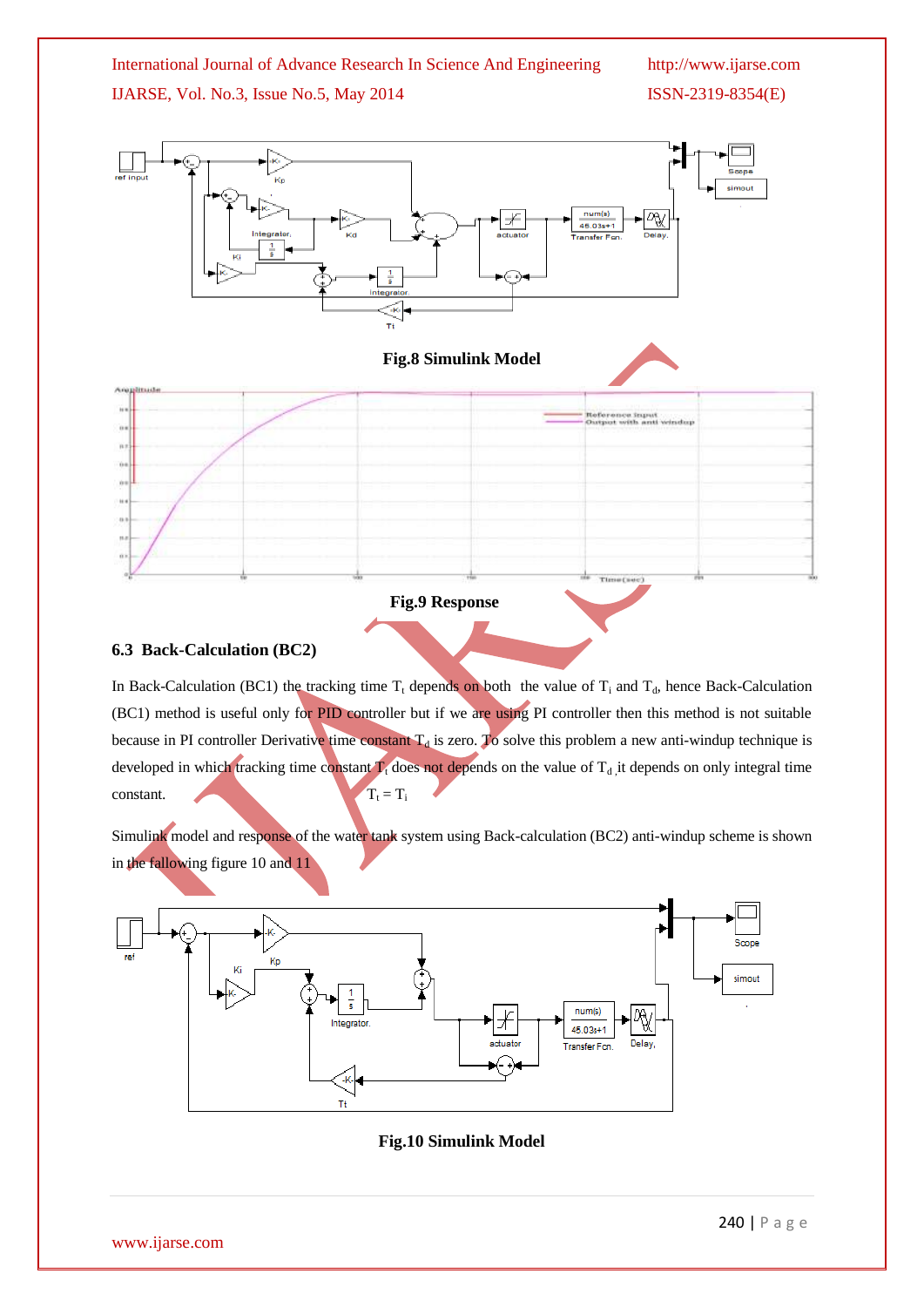



### **6.4. Automatic Reset Implementation (AS)**

When we are using the PI controller is in automatic reset configuration as shown below Fig. the anti-windup technique [9] can be applied easily by inserting the saturation function as shown below in figure. 12 and response of the system is shown in figure. 13



### **Fig.13 Response**

### **6.5. VSPID Anti-Windup Scheme**

Here a proposed method is VSPID anti-windup method that eliminates the weaknesses described in the previous section. When the nominal control u is in saturation, the VSPID control method<sup>[10]</sup> is used to pushes the integrator so that controller output u lies at the edge of the saturation region. The VSPID controllers make use a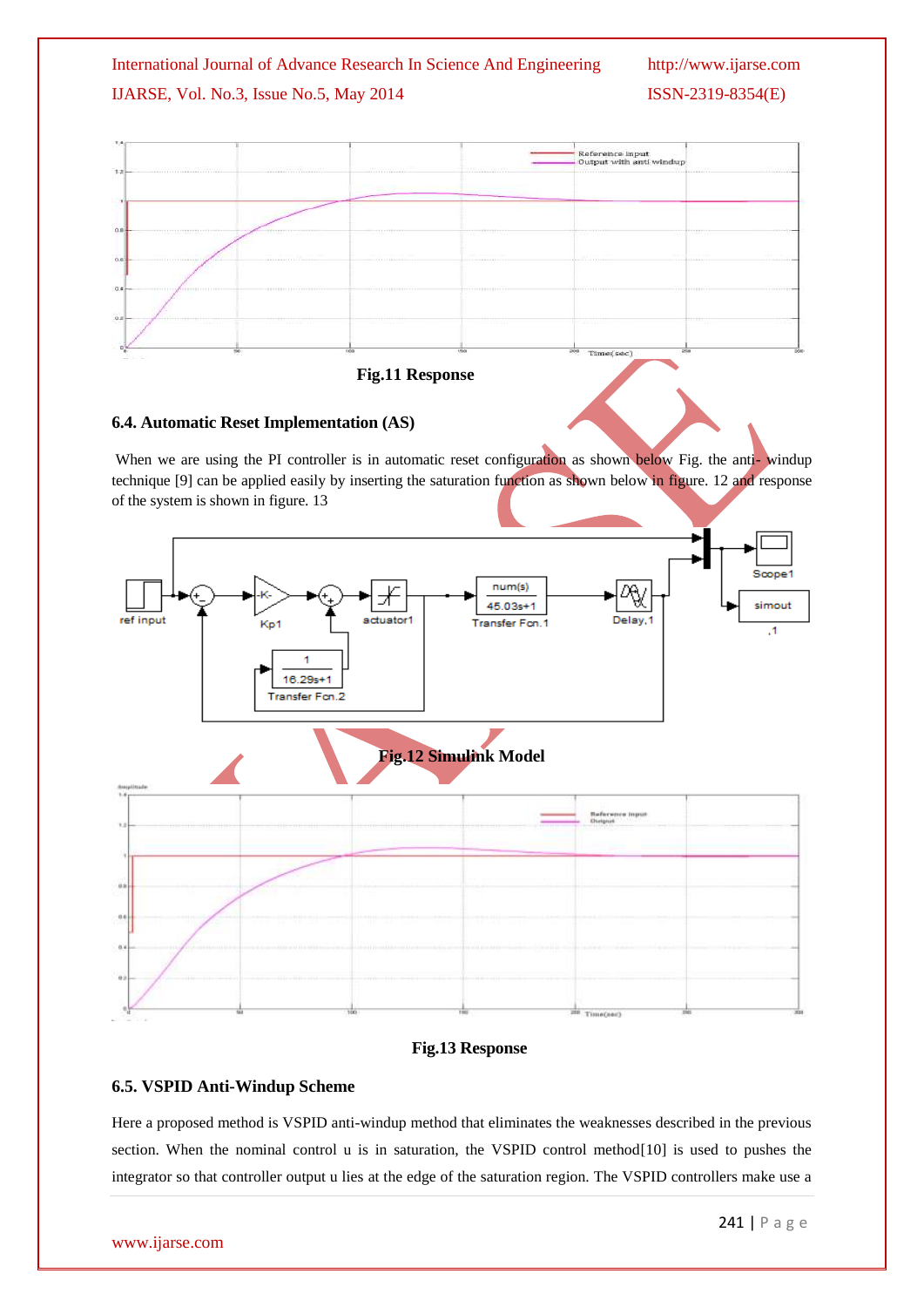type of switching technique between a few different PID controllers the concept of the VSPID controller is used to design the anti-windup scheme. In this scheme we use different Integral gains for different conditions. The VSPID anti-windup scheme is given below. Anti-windup scheme is given below.In this scheme input to the integral controller is given with help of a switch. The switch is operated with the help of logic function. Input to the integral controller

$$
I = \begin{cases} \frac{-\alpha(u-u')}{Ki}, \text{if } u \neq u' \text{ and } e(u-\mu) > 0\\ \text{if } i > 0, \ \mu = \frac{u \max + u \min}{2}\\ e \text{ otherwise} \end{cases}
$$

Where I is the input to the integral controller  $\alpha > 0$  is a positive constant selected such that u rapidly converges to the nearest extreme value of the interval  $(u_{max}u_{min})$ .

Simulink model and response of the water tank system using VSPID anti-windup scheme is shown in figure 14 and figure 15.



#### **Fig.15 Response**

Simulation results for the different anti-windup techniques are plotted. In order to analyze the performance rise time, 2% settling time and the maximum overshoot are represented in table 2